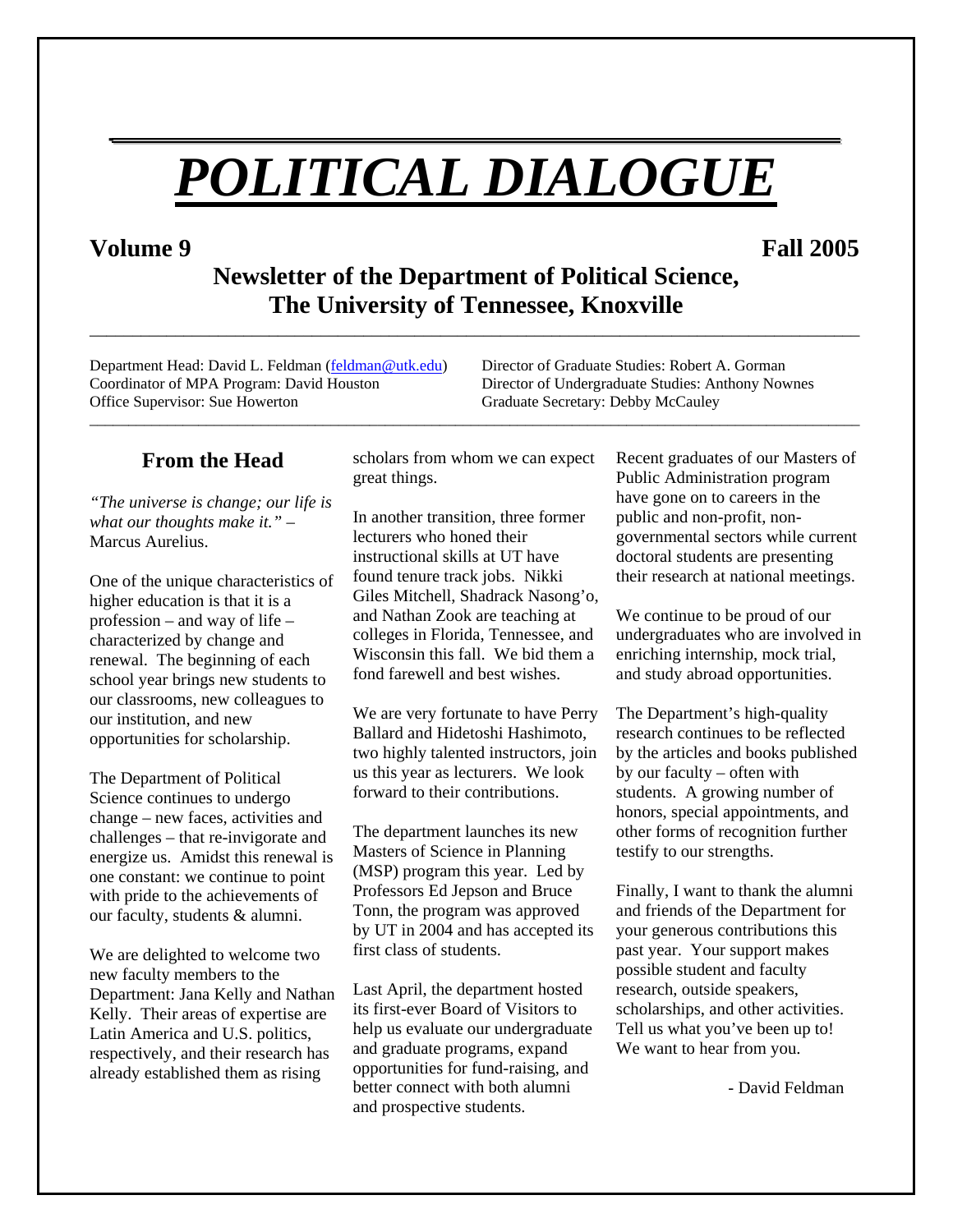#### **Dr. Lipinski Goes to Washington**

Former faculty member Dan Lipinski won election to the U.S. House of Representatives from Illinois's 3rd Congressional District in November. Lipinski, who was granted leave last fall to contest the seat vacated by his father, William Lipinski, currently serves on the Science and Small Business committees of the House.

Last spring, Dan sponsored a bill – H.R. 1362 – that would amend the Social Security Act to provide for public disclosure of prices for hospital, ambulatory surgical center procedures and drugs. He also recently sponsored H.R. 3139 that would amend the Public Health Service Act to provide for public disclosure of certain medical services. Dan returned to campus for a few days in June to speak at a Baker Center institute on *Teaching Congress and the Presidency.*

## **Department Welcomes Jana and Nathan Kelly**

A special welcome to Jana Kelly and Nathan J. Kelly who joined the department this fall! Jana received her Ph.D. from the University of North Carolina, Chapel Hill in 2005, and will be teaching classes on Latin American politics and developing countries. Her research focuses on democratization processes in developing nations, particularly Venezuela and the Andean region, and the role of political parties and party failure on prospects for democratization.

Nathan comes to UT from SUNY-Buffalo. He will be teaching

classes on American politics, including Congress, as well as research methods. His current research focuses on the influence of citizen choices on distributional outcomes of public policy, including redistribution and modification of markets. Nathan also received his doctorate from the University of North Carolina, Chapel Hill in 2004.

# **Department Bids Farewell to Veteran Lecturers, Welcomes Perry Ballard, Hidetoshi Hashimoto, Larry Lane**

Three former lecturers have found tenure-track positions at colleges in Florida, Tennessee and Wisconsin. While we will miss their contributions, we are delighted that their teaching experiences in the department have prepared them for these new opportunities. Nikki Giles Mitchell, who received her Ph.D. from UT in 2004, has taken a position at Manatee Community College in Bradenton, Florida. Shadrack Nasong'o, a native of Kenya who completed his PhD at Northeastern University, has taken a position as Assistant Professor of Political Science at Rhodes College in Memphis, where he will teach classes in international relations. Finally, Nathan Zook was appointed Assistant Professor of Political Science at University of Wisconsin-Janesville, a two-year campus of the UW system.

As our enrollment continues to grow in response to Tennessee's Lottery Scholarships and other factors, we are fortunate to be able to draw upon the talents of three new instructors who have joined

our gifted stable of lecturers this fall: Perry Ballard, who received his Ph.D. from Louisiana State University, Hidetoshi Hashimoto, a native of Japan who received his Ph.D. from the University of Maryland, and Larry Lane, whose Ph.D. is from Virginia Tech. Ballard and Hashimoto will be teaching classes in American politics, international relations, and comparative politics, while Lane will be teaching classes on public policy.

## **Lyons Serves as Policy Director for Knoxville**

Professor Bill Lyons continues to serve as Director of Policy Development for the City of Knoxville while on leave from UT. Lyons heads the city's Department of Policy Development. The mission of the department is to enhance the climate for quality growth of business through "the strategic development of incentives and the involvement of appropriate organizations, individuals and the public in . . . policymaking."

## **Folz, Zhong Complete Professional Leaves**

Professors David Folz and Yang Zhong were among the first UT faculty to complete professional sabbatical leaves last year under UT's new Faculty Professional Development Leave program.

Folz completed a book titled *Managing America's Small Cities,* co-authored with Edward French, a lecturer in the Department. The book explores the policy challenges facing local decision-makers in smaller towns and cities.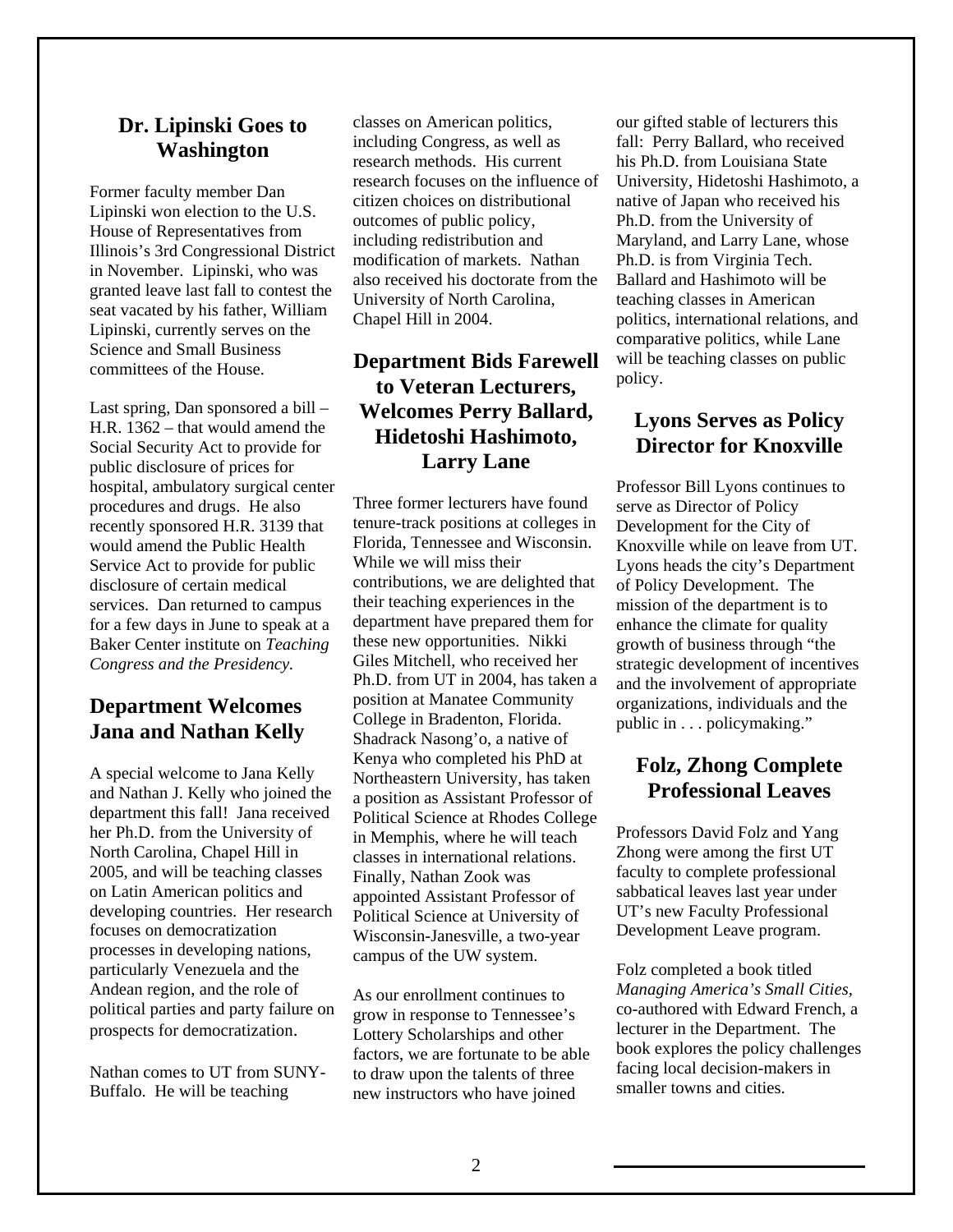Zhong completed a book on: *Political Culture and Participation in the Chinese Countryside*. It explores the penetration of democratic, participatory values among the Chinese peasantry.

# **s Foreign Travel Support ' Department Members Research**

H an Lheem, Department Lecturer, was invited to present his work on two occasions during summer , China's Transition and Ascension at San Francisco State University, 2005. He spoke on "Civil Society and Democracy in Korea since 1993: A Cultural Analysis," (with James Foster) at an International Conference on Peace, Seoul, Korea, July 16-17. He also presented "Political Tension and Economic Interdependence in Cross-Strait Relations," at an international symposium on July 30-31, 2005.

Institute Fund in February 2005 foreign polices of the Kim and Roh Presidential Administrations during his trip to Korea. The findings will Dr. Lheem also received a grant from the World Citizenship that enabled him to conduct a survey on the impact of societal attitudes and perceptions on the be developed into a journal article

Professor Yang Zhong spent three months in the East Asian Institute of National University of Singapore last fall as a visiting research fellow where he worked on his book on Chinese peasant political culture. Zhong also conducted field research in China in June 2005.

levels of political interest among Zhong also presented a paper on

Transformation of Citizen Politics - Chinese Societies," November 19 20, 2004 held by Academia Sinica, conference on political reforms in science and public administration at their annual meeting held October Chinese peasants at the International Conference on "The and Civic Attitudes in Three Taipei, Taiwan. In addition, he was a discussant at an invited China held June 27-20 at Fudan University, Shanghai, China.. Finally, he gave a talk on pedagogical issues in political science to an audience of deans and department chairs of political 22-25 in Hangzhou.

Professor David Feldman spent part doing research on the growth of civil society institutions and their determine the influence of rights, and other groups on national and regional environmental policy. They also completed a survey, which will be sent to over 130 to the continued growth of a civil of July 2005 in Moscow, Nizhny-Novgorod and Dzerzhinsk, Russia influence on environmental policy reform. Working with Dr. Ivan Blokov, the Director of Greenpeace-Russia, Feldman and Blokov interviewed several government officials, as well as NGO leaders, in an effort to emerging environmental, human journalists, scientists, and NGO officials in Russia over the coming months to determine what obstacles society Russia faces. He and Blokov are preparing a book.

Community in Arusha, Tanzania in May/June 2006 as part of a contrasting the varied experiences Finally, Will Jennings, Department Lecturer, will be conducting interviews at the East African comparative integration manuscript

of the EAC, the Southern African Economic Community of West Development Community, and the African States in creating common markets and common currencies in their respective regions.

## **Faculty Direct Interdisciplinary Programs**

Professors Mike Fitzgerald, John Scheb , and Yang Zhong are directing three of the College of Arts & Sciences' Inter-disciplinary programs (IDPs) this year.

Professor Fitzgerald begins his Undergraduates may major or minor in this program, which science, anthropology, economics, English, geography, history, and sociology. Some political science second year as director of the American Studies Program. features coursework in political majors pursue the program for supplemental coursework, or as a minor or second major. Each year, international students interested in studying American culture focus on courses in American Studies.

justice related classes. Finally, Professor Scheb is in his final year as director of the Legal Studies Program. The program offers a variety of pre-law and criminal Professor Zhong has begun directing the university's Asian Studies Program this fall.

# **American Studies to Offer Opportunities Students, Campus Community, Learning**

anniv ersary of Sir Winston In commemoration of the sixtieth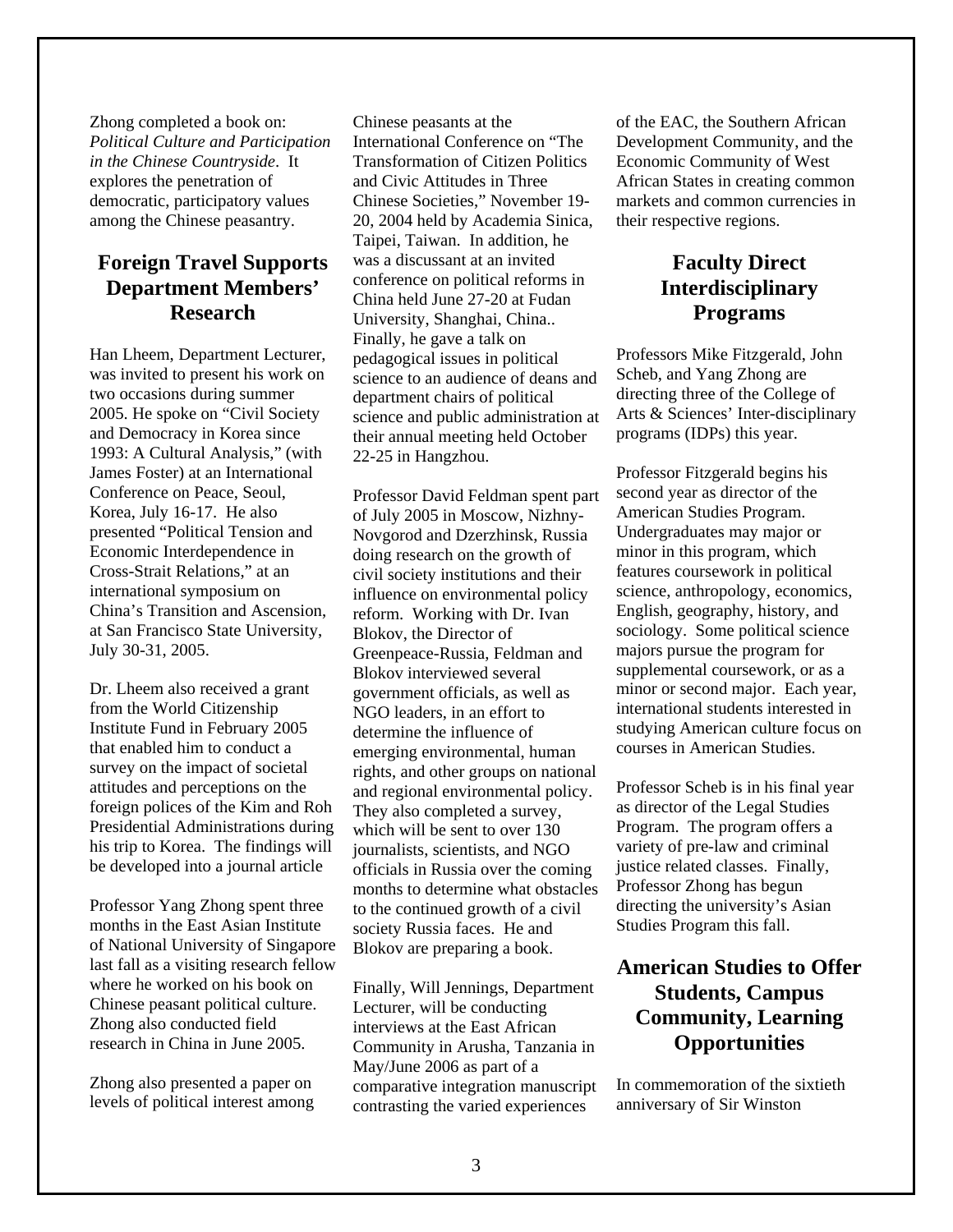Ch urchill's famous "Iron Curtain Sp eech," American Studies is cosponsor ing with the Political Science Department, College of Arts and Sciences, and the Howard Baker Center, an international conference on the Anglo-American "special relationship."

year for the project. This joint Tennessee and Churchill College at integration of knowledge through Distinguished public figures and scholars from the international community will visit Knoxville during the 2005-2006 academic enterprise of the University of the University of Cambridge in Great Britain highlights our departmental commitment to the inter-disciplinary teaching, research, and public service

# **Carcieri, Morgan, Nownes Receive Teaching Awards**

Three faculty members have receiv ed recognition for their Professor Anthony Nownes has been awarded the University of **Association Outstanding Teacher** April Morgan as "2005 Teachers of teaching prowess this past year. Tennessee National Alumni Award for 2005. Meanwhile, Pi Sigma Alpha, the Department's honors society, has named professors Martin Carcieri and the Year."

# **Debate Forums Department Members Host Baker Center Presidential Campaign**

Pr ofessor Bill Lyons and Graduate Assi stant Eric Smith hosted two public forums sponsored by the

H oward S. Baker Jr. Center for Pu blic Policy last October. Part of a natio nal program called "Debate Watch," Lyons and Smith served as held in the City-County Building, which audience members watched, moderators at two forums – one the other on the UT campus – in and then had the opportunity to discuss, two of the debates between President George W. Bush and Senator John Kerry. It was reported that these forums were among the best attended in the entire series nationwide.

# **Lecturers Advise Student Organizations**

Two lecturers will serve as advisors year. Will Jennings has become while Kara Stooksbury has taken over leadership of Pi Sigma Alpha, to UT student organizations this faculty advisor to the UT chapter of the College Democrats of America the department's honors society. Thanks Kara and Will!

## **Sustainability Initiative to be Headed by Jepson**

Professor Ed Jepson, devoted to the dev eloped by UT. A new research center led by study and advancement of sustainability as a community development strategy, is being

The center will become part of a entitled the *Institute for a Secure* and Sustainable Environment. As one of five program concentrations in this new institute, the center will host scholars whose principal goal apply the concept of sustainability. new UTK environmental institute is to generate funded research and publication to help clarify and

These scholars will develop research questions, identify funding opportunities, and organize research collaborations. A secondary purpose of the new center is to disseminate information about sustainable development and facilitate its application. Steps to accomplish these goals may include a web-based certificate degree in sustainable development, annual lecture series, and expert assistance to communities.

# **Folz Directs Tennessee Legislative Internship; Houston, Gorman, Nownes continue in special posts**

Professor David Folz will serve as oordinator of the Tennessee c Le gislative Internship program for AY 2005-6. The program pr ovides UT students the oppo rtunity to work for state sena tors and members of the general assembly in Nashville. Folz takes over from Bob Cunningham who led the program in AY 2004-5 – a year during which six UT students served as interns to legislators from throughout the state.

role as MPA coordinator. Finally, undergraduate advising Meanwhile, Professor Robert Gorman will continue to serve as Coordinator of Graduate Studies for the Department, while Professor David Houston will continue in his Anthony Nownes will continue to serve as the department's coordinator.

Our sincerest thanks go to Professors Folz, Gorman, Houston and Nownes for their efforts – and

4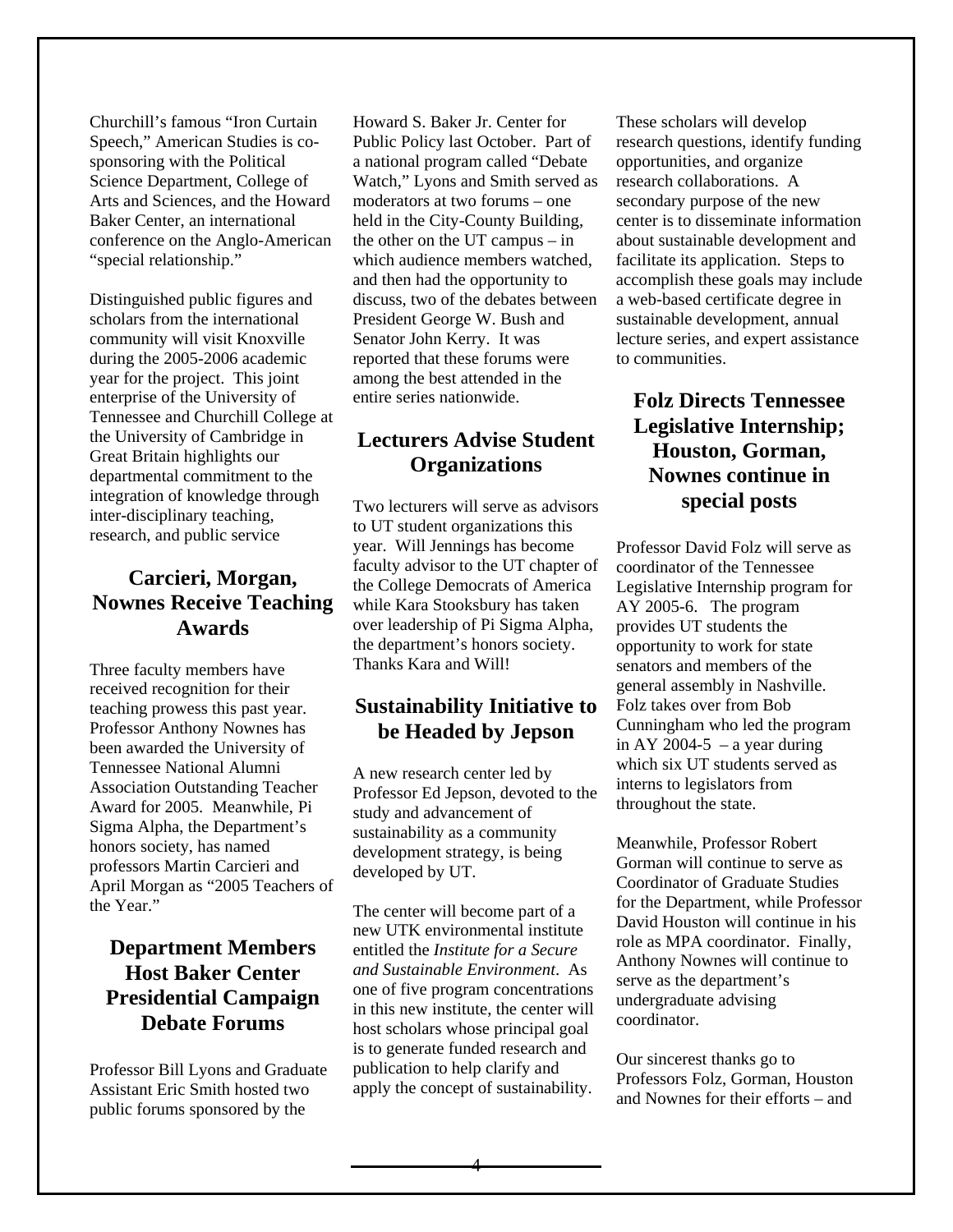to Bob Cunningham for his splendid leadership of the legislative internship progr am during 2004-5.

## **Board of Visitors Conducts First Site Visit, Issues Report**

Visitors was convened and, over two-days, met with faculty and graduate students as well as with A lan Lowe, Director of the Howard B aker, Jr. Center for Public Policy, and Hap McSween, Interim Dean of the College of Arts & Sciences. On April 4-5, 2005, the Department's new Board of

The new Board is comprised of four alumni of the department, and is expected to grow over the next year. Current members are:

**Education Foundation;** R. Craig Williamson (chair), Director, South Carolina Universities Research and

Ross King, Jr., Director, Association of County Commissioners of Georgia;

Tennessee Titans football team and Mike Keith, Voice of the sportscaster; and,

Judge Thomas Varlan, U.S. District Court, Eastern District of Tennessee.

In its report, the Board noted several challenges facing the recommendations. Among the most important challenges noted are: 1) student undergraduate student enrollment; 2) the need for smooth integration of the Planning and department, and it issued several the difficulty in dealing with a large

Urban Studies programs into the Department; 3) the need to provide political science is deemed to be a scholarships and internships to worthy students; 4) the desire to continuously develop the MPA program; 5) the desire to establish an alumni base that can help provide input and financial support to the Department; and, 6) in a "climate of competing needs" ensuring that study and research in "worthy investment" by the university as well as the community at large.

MA and Ph.D. graduates from the 2005 class. This form can serve as basis for developing an alumni database; 3) developing a list of faculty awards, faculty awards, and The Board offered several initial recommendations, including: 1) developing a listing of alumni; 2) developing a completion survey form to be given to all BA, MPA, potential internship hosts; and , 4) developing a special announcement about how, why, and to what benefit financial contributions can be made to the Department, including exact amounts which can be assigned to support internships, scholarships, fellowships, junior endowed chairs.

Copies of the Board of Visitors report are available from David Feldman at 865-974-2845.

#### **STUDENT NEWS**

# **Experience in Community Students Gain Practical Development, Policymaker Collaboration**

During spring semester, 2005 students in Political science  $410 - a$ 

special topics class – had the o pportunity to apply concepts they makers. For the  $4<sup>th</sup>$  year, the course on sustainable community development, a part of the Appalachian Regional Commission instructors who offered a wide and to then apply what they learned to a community-level project. learned in the classroom to the needs of citizens and policy-Appalachian Teaching Project (ATP) sponsored by the (ARC) offered students the opportunity to be exposed to range of expertise on the subject –

Co-taught by Professor Bruce Tonn and Eric Ogle of UT's Community Partnership Center, students and of the Department, and Tim Ezzell faculty worked with Morgan County citizens to develop an ecotourism plan.

In this year's class every student facilitating breakout group sessions on topics related to eco-tourism. emphasis of the course gave students the opportunity to apply Washington, DC to present their work to the Appalachian Regional Teaching Project schools. The DC taught the students about public  participation & activism. had an opportunity to interact with the citizens of Morgan County either by making presentations or The unique service-learning what they were learning to help others with real needs and to see some of the needs of other communities across the Appalachian region. Seven students had the opportunity to go to Commission & other Appalachian trip solidified the entire course &

In the past, students taking this course have had the opportunity to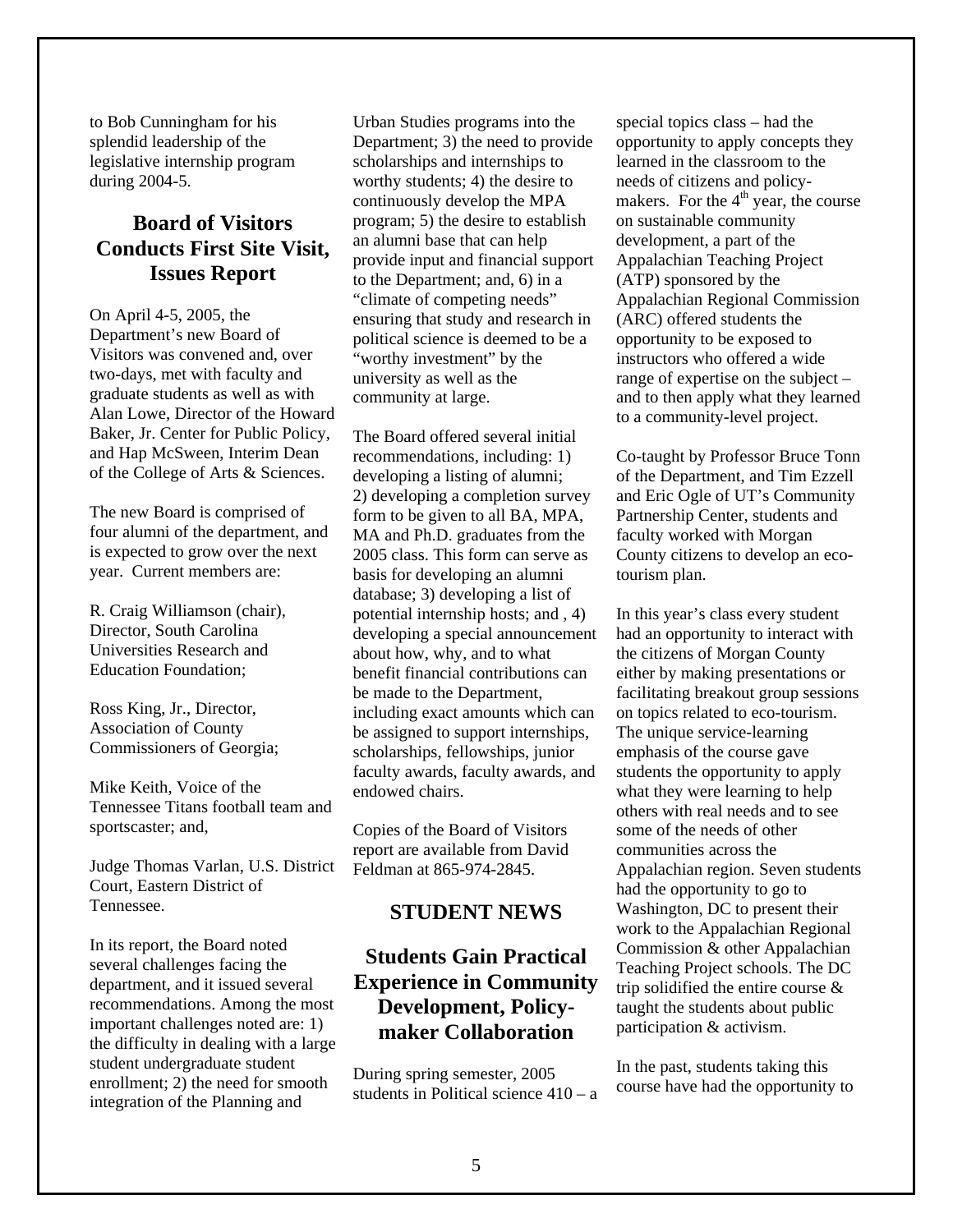do comparable work with citizens of Cocke and Meigs counties.

## **UT Mock Trial Team Celebrates Year of Great Achievements**

John Scheb - had its best year ove rall during 2004-05, fielding t hree teams that competed in t ournaments at other institutions. At a regional tournament, team A finished third, team B finished fifth, and team C finished seventh. awards, and John Bandeian and Ali The UT Mock Trial program chapter – advised by Professor Chris Suedekum and Gary Kelly earned "outstanding attorney" Brewer earned awards for "outstanding witness."

All three of UT's teams earned bids AMTA rules. Team A competed in Tournament in Des Moines, Iowa in April. Team B competed in the National Tournament in Richmond, to national competition, but only two could accept the bids due to the National Championship Kentucky in March. At the national level, Chris Suedekum was named "All-American Attorney" and Ali was recognized as an "All-American Witness."

 Birmingham, Alabama this winter! Birmingham on January 30 and 31 to participate in a regional Mock Congratulations also go to members of all three UT Mock Trial teams who participated in a regional tournament in The three teams went to Trial tournament.

ten in the competition, with two tournaments in the spring. The All three teams placed in the top teams earning a bid to national

Lovell's team placed fifth and Sarah Dunn's team came in ninth. team captained by Rocky King came in second place. Elizabeth

witness" awards while Sarah Dunn, Elizabeth Lovell, and Rocky King, were given "outstanding attorney" Department congratulates all members of UT's Mock Trial teams Five students received individual awards. Jeff Brandon and Katie Tweel received "outstanding awards. The Political Science on their accomplishments in Birmingham.

#### **Wagers Receives Cunningham Scholarship**

Scholarship! The scholarship is awarded annually by the East T ennessee Chapter of ASPA. This student at a university in East Southeastern Conference for Public Administration. To be eligible for this award, applicants must have a Congratulations to Kristin Wagers, selected as this year's recipient of the Robert Cunningham award is open to any MPA/MCM Tennessee for the purpose of helping to fund attendance at the 3.5 GPA and be a member of the East Tennessee Chapter of ASPA.

#### **Grad Student Awards Support Research**

Forsberg was awarded a Yates Di ssertation Fellowship for the 2005- 2006 academic year. The award provides recognition as well as financial support to outstanding Two of the department's senior doctoral students were granted awards this past spring to support their dissertation research. Ole doctoral students during the dissertation process. Meanwhile,

Kimberly Douglass was awarded a SARIF grant from UT for summer 2005 to support her dissertation research.

university Consortium for Political and Social Research (ICPSR) at the took classes on a variety of subjects including Game Theory, Multivariate Statistics, Time Series Ole Forsberg studied at the Inter-University of Michigan, Ann Arbor during summer 2005. Forsberg analysis, and Missing Data. ICPSR is internationally renowned and students come from all over the world to study under respected authorities in their fields.

# **Grad Students Present Research at National Meetings**

"Measuring Women's' Equality and Assessing the Impact of U.S. In terventions on Women's' Eq uality" at the 2005 American Pol itical Science Association meeting in Washington DC. *Kimberly Douglass* presented

Ole Forsberg presented a poster at poster was entitled: "Who are the Victims? Assessing the Propensity for Democracies to be the Target of Interstate Disputes, 1980-2000." the 2005 American Political Science Association meeting. His Initial Force in Militarized

Terrorism: An Empirical Theory of Istanbul, Turkey in August 2005. Association hosted this conference. *Ole Forsberg* also presented a paper entitled: "Ethnonational Indicators at the State Level, 1985- 2000," at Bilgi University in The International Studies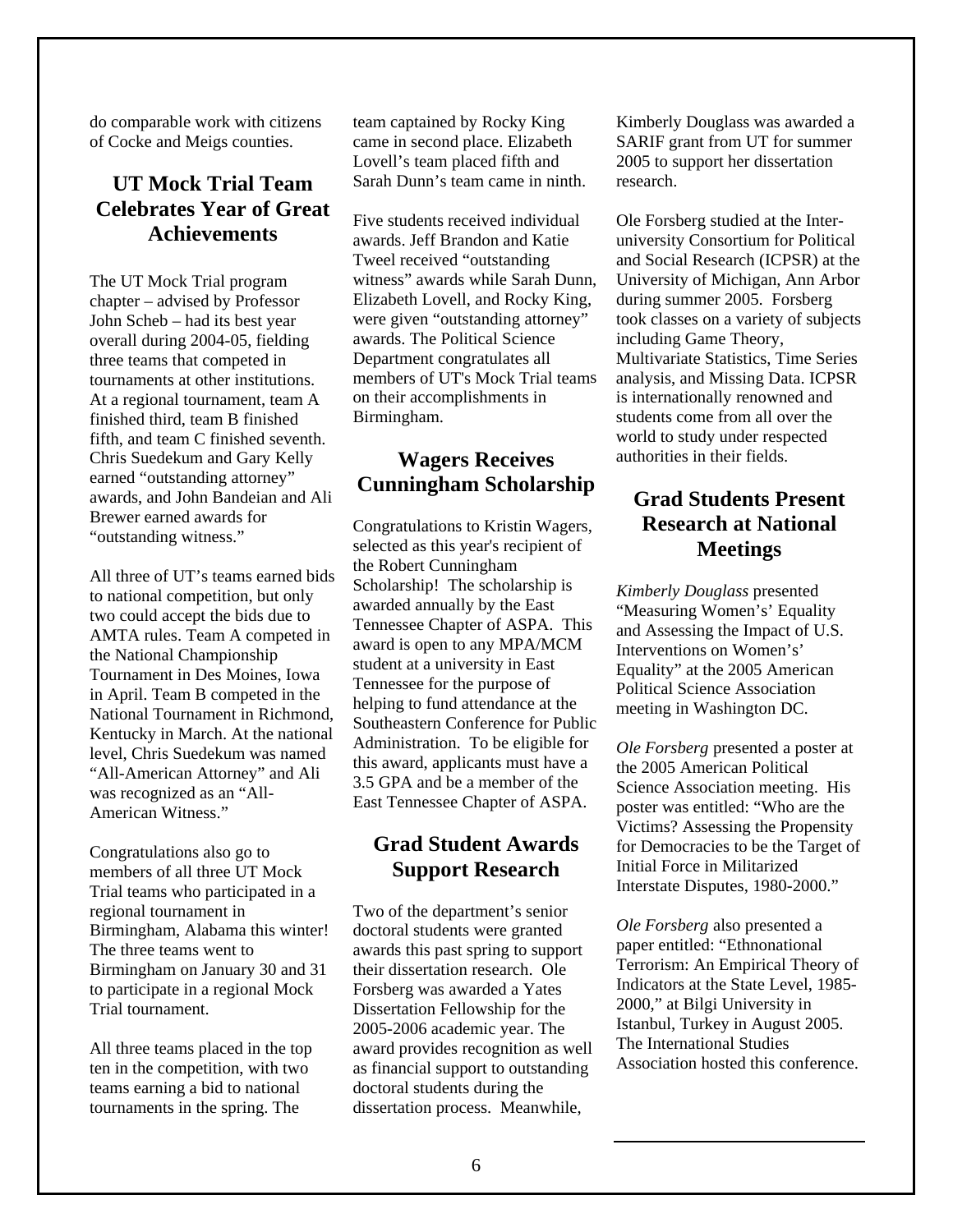Several graduate students will be presenting their research at the Southeastern Conference on P ublic Administration SECoPA) in Little Rock, Arkansas in Octobe r 2005. Their names, and respective degree programs, are as follows:

Jesse Cragwell - MA Krissy Gladders - Ph.D. Student Sarah Surak - MPA Kristin Wagers - MPA Student Brandon Waite - Ph.D.

#### **Students, Faculty Spring Banquet Honors**

Several students and faculty were annual Pi Sigma Alpha/Beta Zeta Chapter banquet held on April 20<sup>th</sup> at the University Club on Neyland Drive. The annual banquet p rovides an opportunity for the depart ment to showcase its outsta nding students, and for recognized at the Department's students to honor professors who have been instrumental to their success.

departmental honorees, and the UT Sigma Alpha, the national political This year, the banquet honored new Pi Sigma Alpha initiates, other Mock Trial team. The following students were inducted into Pi science honorary:

Kevin Ryan Bragg Andrew B. Dunsmore Lindsey Bray Christopher James Brown Matthew Christopher Matthew Claiborne Mary Elizabeth Clement Nicholas Peter Dongarra Kimberly Lynn Douglass Jason Russell Dunn Ole Forsberg Shuwanza Goff

Michael Haynes Michelle H. Johnson Raymond James McKinnon Travis Smuckler Christopher L. Stump Peter Koffman Jessica Whitney Mize Amit Dhiru Pate Vanessa Pate Sarah Phillips Amanda Sanford Susan Turner Bradford A. Vaughan Jessica Williamson

Undergraduate awards, which carry with them scholarship funds, were awarded as follows:

#### **Ruth Stephens Scholarship (\$1000 each) -**  Joakim Daun

Lara Kuhnert Travis Smuckler

**Edgar G. Guenther Scholarship (\$1000) –**  Brett Penley

#### **James O. and Minnie Elliot** Amanda Sanford Wade Murphy Tosh **Scholarship (\$800 each) –**  Steve Nabors

**Ruth Stephens Award (\$400 each) -** 

Mary Henrietta Uwera Lindsey Livingood

#### **0 Arnett A. Elliott Award (\$30 each) -**  Chris Brown John Sturgis

Vernon Iredell Award (\$800) -Amit Patel

# **Student Publications Recent Faculty and**

\_\_\_\_\_\_\_\_\_\_\_\_\_\_\_\_\_\_\_\_\_\_\_\_\_\_

Carcieri, Martin. "Gonzales v. Tennessee Journal of Law and Policy. Raich: An Opening for Rational Drug Law Reform," Spring 2005

Carcieri, Martin. "Grutter v. Bollinger and Civil Disobedience," forthcoming, spring 2006 *University of Dayton Law Review*.

Carr oll, Deborah. "Are State Gov ernments Prepared For Fiscal Crises? A Look At Revenue Diversification During the 1990s," *Public Finance Review* (forthcoming).

Increment Financing Effective For Residential Redevelopment?" (with Carroll, Deborah. "Is Tax Jeffrey Sachse), *State Tax Notes*. Vol. 34, No. 12 (2004): 823-828.

(with Benjamin J. Sharbel - this is a Frank editor (Forthcoming). Carroll, Deborah. "The Property Tax: Past, Present, and Future" 2005 graduate of our MPA program) in *Handbook of Public Financial Management*, Howard A.

Douglass, Kimberly and Jean H. *nd Environmental Administration*. *a* Peretz. Spring 2004. "Experience from Three Residential Computer Collection Efforts in Knoxville, Tennessee." *National Resources*  Vol 25 No 1 pp. 3-5.

Kimberly Douglass and Catherine . A. Wilt. September/October 2004 . *Works*. Vol 22 No 3 pp.21-25 Peretz, Jean H, Athena Bradley, "Wired Waste." *Tennessee Public*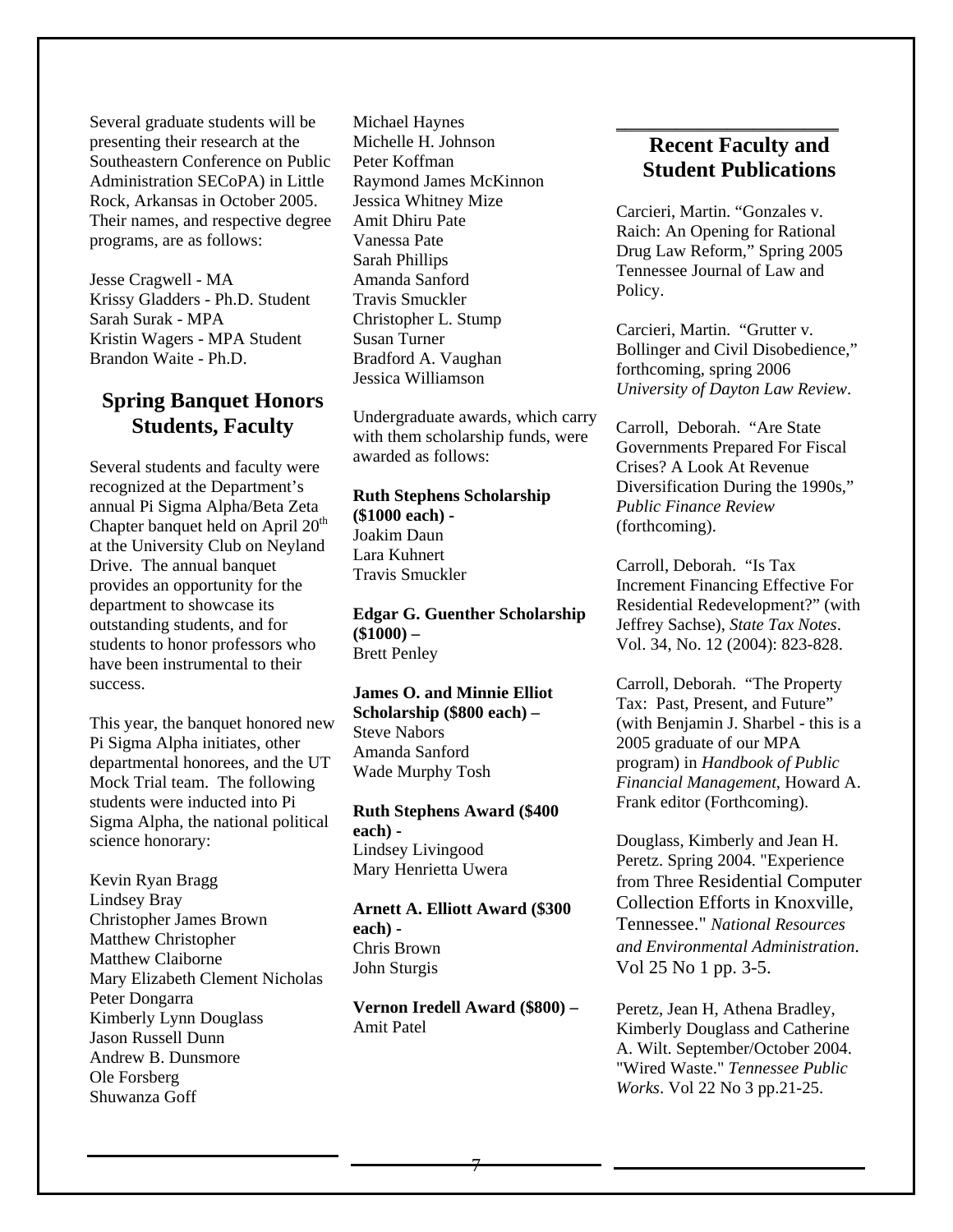Down, Ian. "Regional Integration" and Left Parties in Europe and North America". In Ansell, Christopher, and Beppe Di Palma, (Eds), Restructuring Authority and Territoriality: Europe and the US Compared, Cambridge University Press, 2004.

Down, Ian. "Central Bank Independence, Disinflations and the Sacrifice Ratio", Comparative Political Studies, Volume 37, number 4, pp. 399-434.

Feldman, David. "Water Supply Planning - Federal,' and "Water Transfers," The Encyclopedia of Water. Edited by Jay H. Lehr. New York: Wiley, 2004.

Aaron Routhe, Robert Jones and Feldman, David. 2005 (December). "Using Theory to Understand **Public Support for Collective** Actions that Impact the **Environment: Alleviating Water** Supply Problems in a Non-Arid Biome," Social Science Quarterly.

Folz, David. Completed book with Ed French titled: Managing America's Small Communities: People, Politics and Performance to be published this fall by Rowman & Littlefield Publishers.

Folz, David. "Explaining the Performance of Mature Municipal Solid Waste Recycling Programs" Journal of Environmental Planning and Management (with Bruce Tonn & Jean Peretz).

Gorman, Bob. Remodeling the City on the Hill," Soundings, accepted in January, forthcoming.

Gorman, Bob. "The Political Theory of Juan de Mariana," Dictionary of Literary Biography, ed. Gregory Kaplan, The Gale Group, forthcoming, Summer 2005.

Houston, David. "Drinking-and-Driving in America: A Test of **Behavioral Assumptions** Underlying Public Policy," Political Research Quarterly, 2004, 57(1):53-64, with Lilliard E. Richardson, Jr.

Houston, David, with Anthony Nownes. "A Predictable Failure: The Knoxville-Knox County Experience, 1996." In Suzanne Leland and Kurt Thurmaier (eds.), Reshaping the Local Government Landscape, Volume 2: Case **Studies of Local Government** Consolidation, M.E. Sharpe, 2004.

Jennings, Will. Completed a chapter for Shifting Political Paradigms in Africa: The Ouest for a New Governance Paradigm titled "From International Pariah to Africa's Messiah: The Dynamics and Impact of South Africa's Paradigm Shift." Forthcoming -2006, University Press of America.

Jepson, Ed. "Human Nature and Sustainable Development: A Strategic Challenge for Planners." Journal of Planning Literature, 19, pp. 3-15.

Jepson, Ed. "The Adoption of **Sustainable Development Policies** and Techniques: How Wide, How Deep, and What Role for Planners." Journal of Planning Education and Research, 23, pp. 229-241.

Kelly, Jana, with Rosario Espinal and Jonathan Hartlyn. Forthcoming. "Performance Still Matters: Explaining Trust in Government in the Dominican Republic, Comparative Political Studies.

Kelly, Nathan. "Dynamic Models for Dynamic Theories: The Ins and Outs of Lagged Dependent Variable Models." (With Luke Keele). Political Analysis 14(2). Forthcoming.

Kelly, Nathan. "Political Choice, Public Policy, and Distributional Outcomes." American Journal of Political Science, 49(4), 2005. Forthcoming.

Kelly, Nathan. "Religion and Latino Partisanship in the United States" (With Jana Morgan Kelly). Political Research Quarterly 58(1):87-95, 2005.

Kelly, Nathan. "Issue Attitudes and Survey Continuity across Interview Mode in the 2000 NES" (With Brian Fogarty and Whitt) Kilburn). Political Analysis  $13(1):95-108, 2005.$ 

Morgan, April. "Defining National Interest in the War on Terrorism" in The Contemporary Law of War. Howard Hensel, editor. (Forthcoming 2005, Ashgate) Publications).

Nownes, Anthony J. "Money Well Spent? An Experimental Investigation of the Effects of Advertorials on Citizen Opinion. (With Christopher A. Cooper)." American Politics Research. (September 2004): 546-569.

Nownes, Anthony J. The Population Ecology of Interest Group Formation: Mobilizing for Gay and Lesbian Rights in the United States, 1950-1998," British Journal of Political Science 34: 49-67.

Nownes, Anthony J. (with Daniel) Lipinski), "The Population Ecology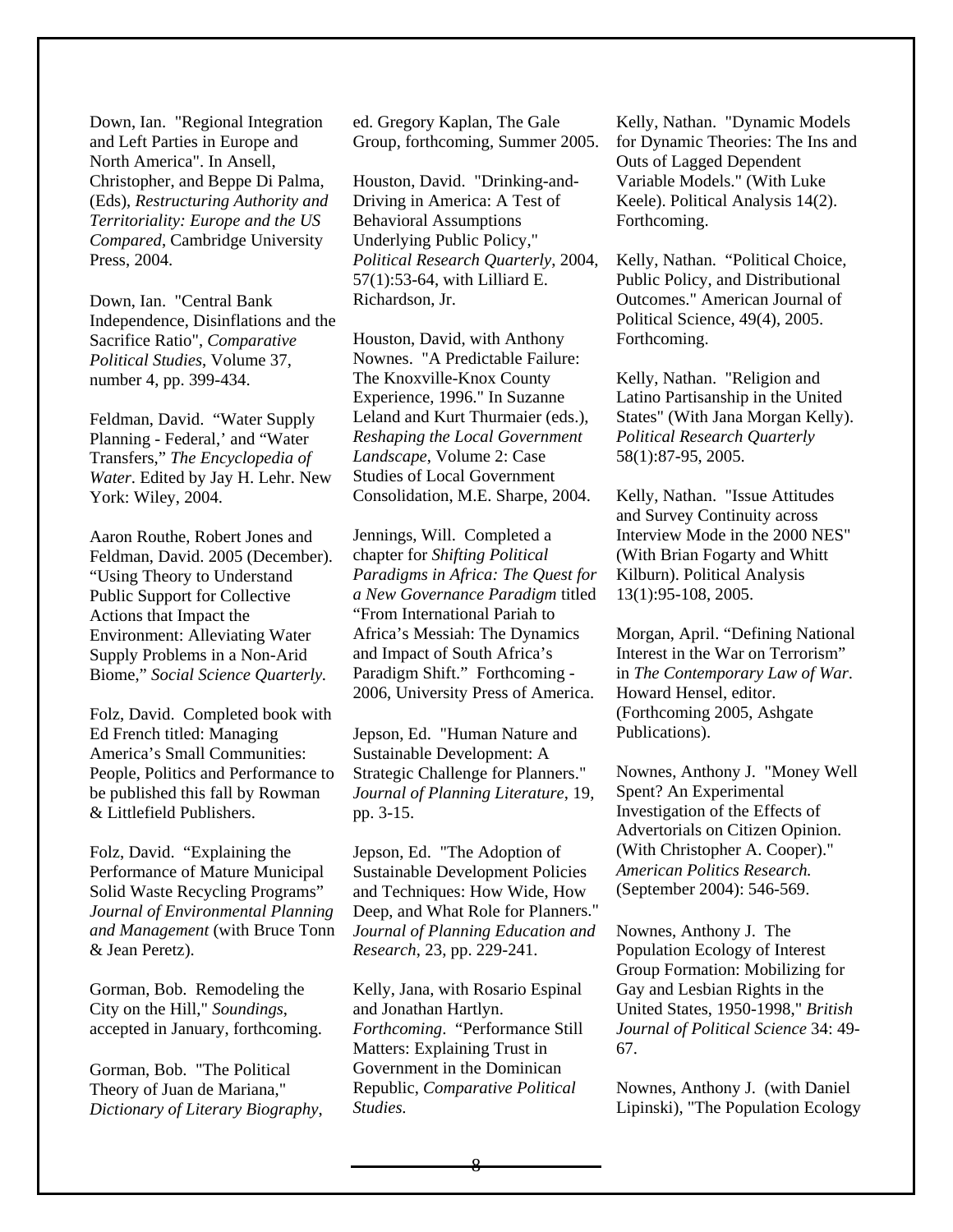of Interest Group Death, " British Journal of Political Science 35: 303-319, 2005.

Scheb, John, Jr. (With John M. Scheb, Sr.). Law and the Administrative Process. Thomson/Wadsworth, 2005.

Scheb, John, Jr. (With John M. Scheb). Criminal Law and *Procedure.* 5th edition. Thomson /Wadsworth, 2005.

Scheb, John, Jr. (With Willian Lyons). American Government: Politics and Political Culture (4th edition) Atomic Dog Publishing Co., Agreement Summer 2004 (signed contract).

#### Tonn, B. 2004. MyEmpowerNet.gov: A Proposal to Enhance Policy E-Participation"" Social Science Computing Review, Vol. 22, No. 3, 335-356.

Tonn, B. 2004. "Darwin and Beyond," Futures, Vol. 36, No. 10, 1121-1125.

Das, S., Tonn, B., and Peretz, J. 2004. "Benefit-Cost Analysis of **Automotive Materials** Lightweighting Projects," **International Journal of Energy** Technology Policy, Vol. 2, No. 4, 369-391.

Tonn, B. and Cottrill, C. 2004. "An Environmental Plan for the Middle Nolichucky River Area," Environmental Practice, Vol. 6, No. 1, 50-62.

Tonn, B. and Hemrick, A. 2004. "Impacts of the Use of E-mail and the Internet on Personal Trip Making Behavior," Social Science Computing Review, Vol. 22, No. 2, 270-280.

Tonn, B. 2004. "Religion, Futures and Futurism," Futures, Vol. 36, No. 9, 1045-1048. Tonn, B. 2004. "Research Society: Science and Technology for the Ages, *Futures*, Vol. 36, 335-346.

Tonn, B. 2004. "Imprecise Probabilities and Scenarios," **Futures** (Forthcoming)

Tonn, B. 2004. "Research Society: Science and Technology for the Ages," Futures, Vol. 36, 335-346.

Peretz, J., Das, S., and Tonn, B. 2004. "Evaluating the Short-Run Benefits of Federal R&D Expenditures," Journal of Technology Transfer (Accepted)

Tonn, B. 2004. "Integrated 1000-Year Planning," Futures, Vol. 36, 91-108.

Zhong, Yang. co-edited Leadership in a Changing China (with Professor Weixing Chen) was published by Palgrave MacMillan Press in spring 2005.

Zhong, Yang. "Democratic Values among Chinese Peasantry: An Empirical Study" will be published by China: An International Journal

Zhong, Yang. "Political Interest in Rural Southern Jiangsu Province in China" (co-authored with Junghyun Kim) will be published by *Journal* of Chinese Political Science.

Yang Zhong, Political Civilization and Modernization in China: The Political Context of China's Reform (co-edited with Professor Hua of Louisville University) will be published by World Scientific Press this coming fall.

#### Alumni News<sup>1</sup>

#### **Doctoral Grad Works for Korean Research Institute, Edits Journal**

Dr. Sang-Hyun Park's freshly minted Ph.D. is already being put to good use in his new position as Senior Researcher at the Institute for East Asian Studies (IEAS) in Seoul. Korea and as Editor of the journal, East Asian Review. He is also Lecturer in the Graduate School of International Relations at Ewha Women's University.

#### Recent alums enter prestigious graduate programs, undertake other exploits

Keith Brakebill will enter Stanford University, Sammie Smith is going to American University, and Rashi Joshi has been awarded a scholarship to the University of Chicago.

Julio Driggs enters Emory Law School this fall. He has been awarded a Dean's Scholarship.

Having completed her master's degree at NYU, Anya East begins UT Law School this month. Sharon Bogaty has finished her graduate studies in education and is teaching 8th grade social studies.

Fred Agee is working as a producer for television reality shows and had a role on "Will & Grace" last year.

**Caissie – former Presidential Management Fellow - goes to** work for National Park Service

 $\frac{1}{2}$ Thanks to Douglas Finnan and Donna-Ogle for their contributions to this section.